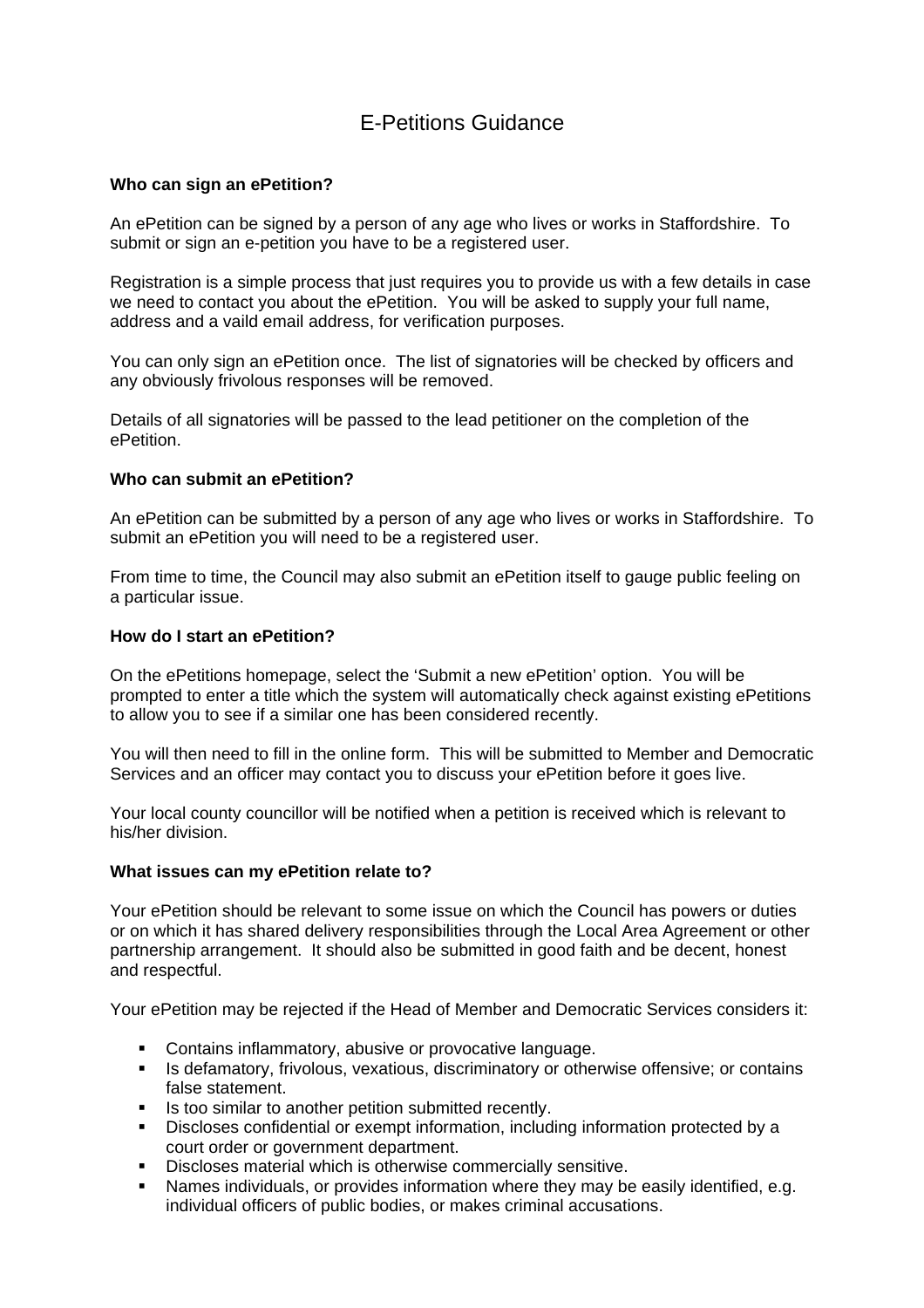- **Contains advertising statements.**
- Refers to an issue which is currently the subject of a formal Council complaint, Local Ombudsman complaint or any legal proceedings.
- Would result in financial or commercial gain for the organiser or anyone suspected of having a close association with the organiser

During politically sensitive periods, such as prior to an election, politically controversial material may need to be restricted.

The Council accepts no liability for the petitions on these web pages. The views expressed in the petition do not necessarily reflect those of the Council. Advice on the admissibility of ePetitions can be obtained from Member and Democratic Services (contact details below).

## **Privacy policy**

The details you give us are needed to validate your support but will not be published on the website. This is the same information required for a paper petition. On the completion of an ePetition, your details will be passed on to the principal petitioner.

## **What information should my ePetition contain?**

Your ePetition will need to include:

- **A** title.
- A statement explicitly setting out what action you would like the Council to take (a "call for action").
- Any information which you feel is relevant to the ePetition and reasons why you consider the action requested to be necessary. You may include links to other relevant websites.
- A date for when your ePetition will go live on the website and a date for when it will stop collecting signatures.
- A choice of options for signatories to choose from, i.e. will you simply be asking people to 'agree' with the petition or will you give them the option to 'agree' or disagree'?

## **What happens when the ePetition closing date is reached?**

When the ePetition reaches its closing date, you will no longer be able to sign it online. The list of signatories will be collated by Member and Democratic Services and then referred to an appropriate Council officer for consideration. Your local county councillor will be kept informed. A response will be sent to you within 15 working days and will be posted on the Council's website.

In accordance with Appendix 2 Paragraph 11 of our Constitution your e-petition can be presented, with the Chairman's permission, by you or your local county councillor to a meeting of the Full Council, after the petition has closed. The Chairman may also give permission for your local county councillor to speak to the council about the petition.

The receipt of your epetition will be reported by the relevant Cabinet Member to the appropriate committee or panel.

## **What can ePetitions achieve?**

When you submit an ePetition to the Council it can have positive outcomes that lead to change and inform debate. It can bring an issue to the attention of the Council and show strong public approval or disapproval for something which the Council is doing. As a consequence, the Council may decide to, for example, change or review a policy, hold a public meeting or run a public consultation to gather more views on the issue.